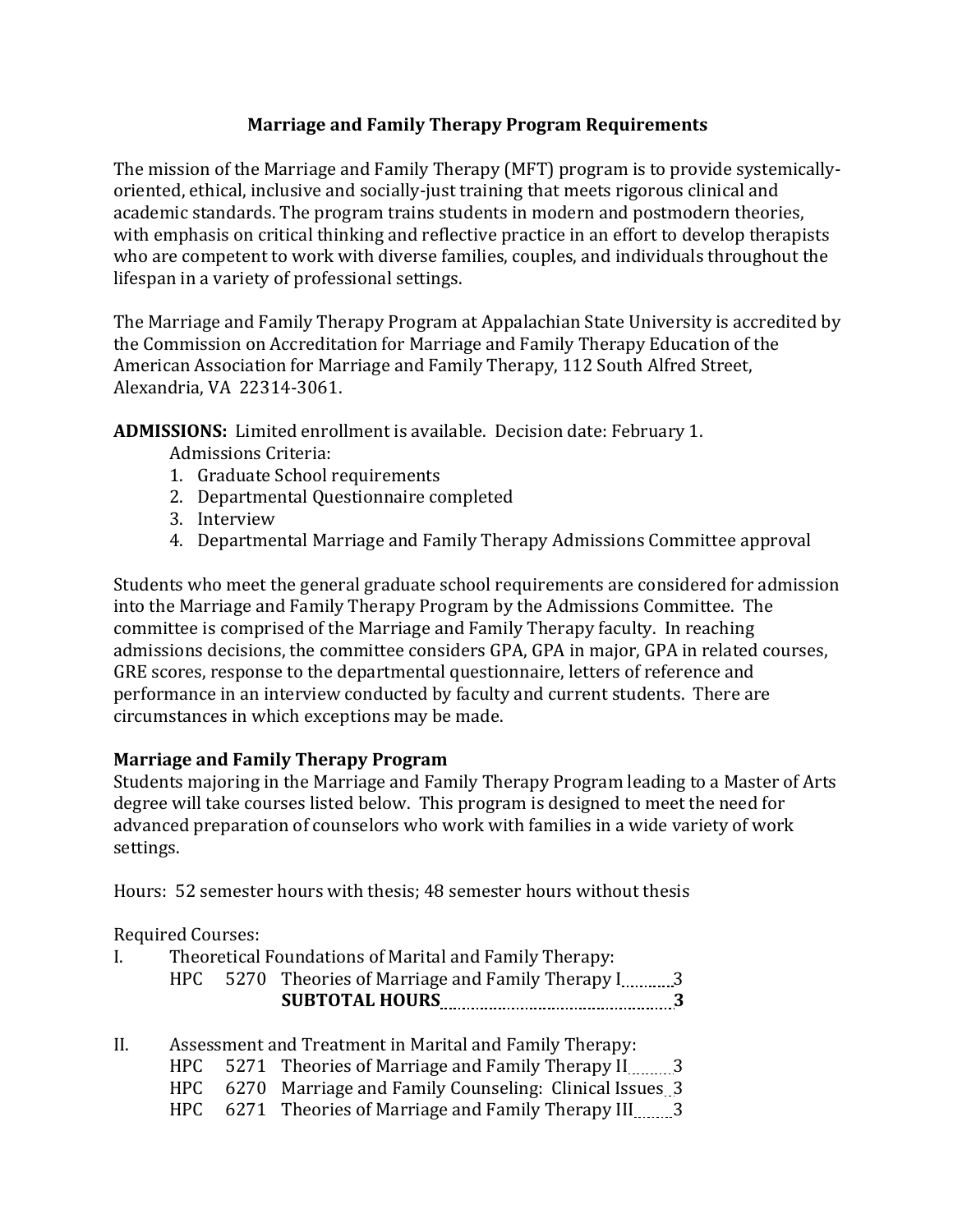|      |                                                                                         |      | HPC 6280 Assessment and Diagnosis in Marriage and          |  |  |  |  |  |
|------|-----------------------------------------------------------------------------------------|------|------------------------------------------------------------|--|--|--|--|--|
|      |                                                                                         |      |                                                            |  |  |  |  |  |
|      | And choose one of the following 8 courses:                                              |      |                                                            |  |  |  |  |  |
|      | <b>HPC</b>                                                                              |      |                                                            |  |  |  |  |  |
|      |                                                                                         |      | HPC 5274 Substance Abuse in Family Systems3                |  |  |  |  |  |
|      |                                                                                         |      | HPC 5275 Systemic Family Therapy Institute3                |  |  |  |  |  |
|      | <b>HPC</b>                                                                              |      |                                                            |  |  |  |  |  |
|      | <b>HPC</b>                                                                              |      |                                                            |  |  |  |  |  |
|      | <b>HPC</b>                                                                              | 6340 |                                                            |  |  |  |  |  |
|      |                                                                                         |      |                                                            |  |  |  |  |  |
|      | <b>HPC</b>                                                                              | 6730 |                                                            |  |  |  |  |  |
|      |                                                                                         |      |                                                            |  |  |  |  |  |
| III. |                                                                                         |      | Human Development and Family Studies:                      |  |  |  |  |  |
|      |                                                                                         |      | HPC 5272 Individual and Family Development3                |  |  |  |  |  |
|      |                                                                                         |      |                                                            |  |  |  |  |  |
|      |                                                                                         |      |                                                            |  |  |  |  |  |
|      |                                                                                         |      |                                                            |  |  |  |  |  |
| IV.  | <b>Ethics and Professional Studies:</b>                                                 |      |                                                            |  |  |  |  |  |
|      | HPC                                                                                     |      | 5753 Legal and Ethical Issues in Marriage                  |  |  |  |  |  |
|      |                                                                                         |      |                                                            |  |  |  |  |  |
|      |                                                                                         |      |                                                            |  |  |  |  |  |
| V.   | Research:                                                                               |      |                                                            |  |  |  |  |  |
|      | <b>RES</b>                                                                              | 5000 |                                                            |  |  |  |  |  |
|      |                                                                                         |      |                                                            |  |  |  |  |  |
|      |                                                                                         |      |                                                            |  |  |  |  |  |
| VI.  | <b>Supervised Clinical Practice:</b>                                                    |      |                                                            |  |  |  |  |  |
|      |                                                                                         |      | HPC 6900 Internship in Marriage and Family Therapy (3+3+6) |  |  |  |  |  |
|      |                                                                                         |      |                                                            |  |  |  |  |  |
| VII. | Electives (1 course from the following or others approved by the student's<br>advisor): |      |                                                            |  |  |  |  |  |
|      | <b>FCS</b>                                                                              |      | 5100 Application and Theories of Child Development 3       |  |  |  |  |  |
|      | <b>HPC</b>                                                                              |      |                                                            |  |  |  |  |  |
|      | <b>HPC</b>                                                                              |      |                                                            |  |  |  |  |  |
|      | <b>HPC</b>                                                                              |      | 5220 Counseling Theory and Techniques3                     |  |  |  |  |  |
|      | <b>HPC</b>                                                                              |      |                                                            |  |  |  |  |  |
|      | <b>HPC</b>                                                                              | 5850 | Theory and Practice of Reality Therapy3                    |  |  |  |  |  |
|      | <b>HPC</b>                                                                              | 6160 |                                                            |  |  |  |  |  |
|      | <b>HPC</b>                                                                              | 6290 |                                                            |  |  |  |  |  |
|      | <b>HPC</b>                                                                              | 6570 |                                                            |  |  |  |  |  |
|      | <b>HPC</b>                                                                              | 6720 |                                                            |  |  |  |  |  |
|      |                                                                                         |      |                                                            |  |  |  |  |  |